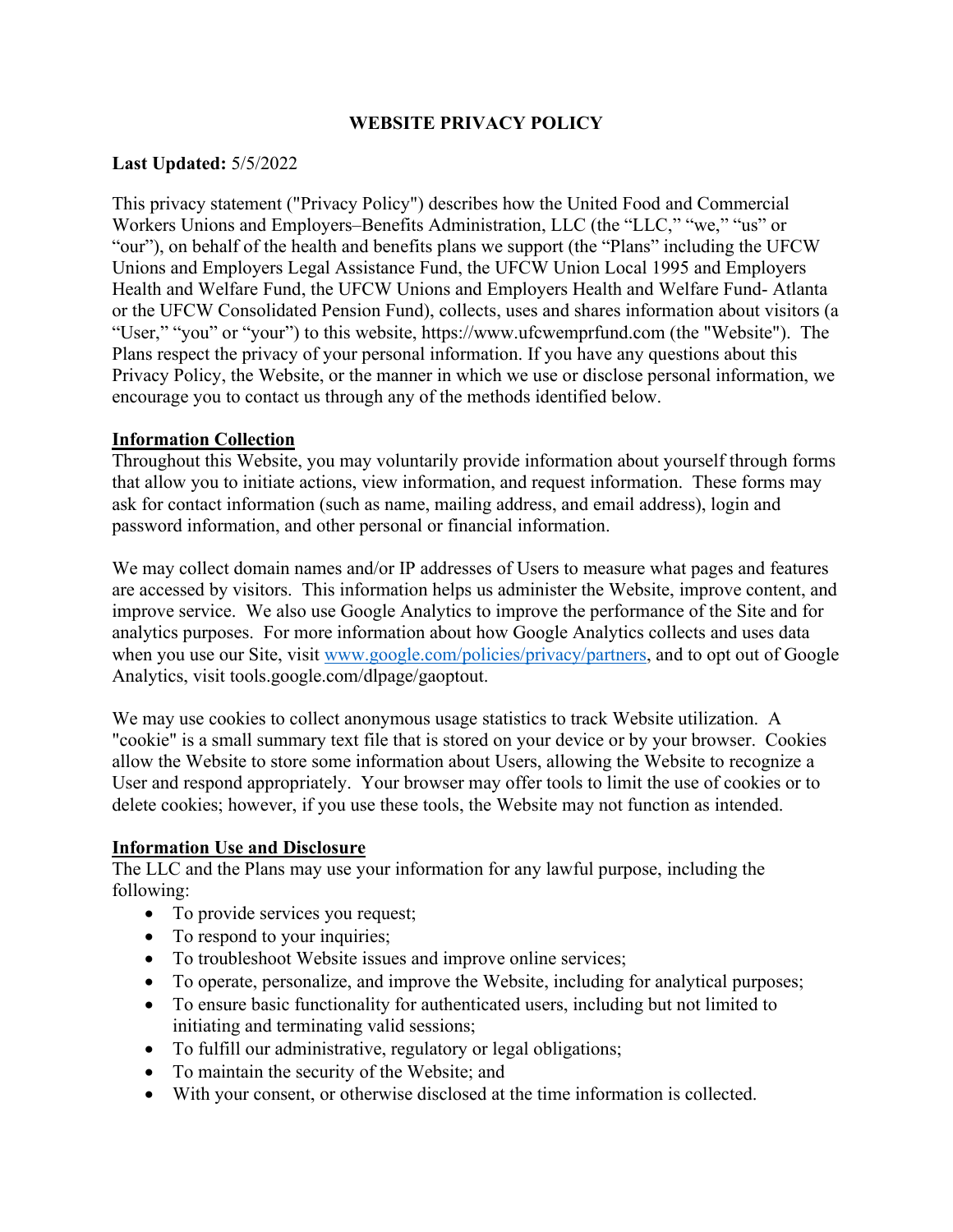The LLC and the Plans may share the information collected with other parties, including the following:

- Plans' vendors necessary to verify your eligibility, manage your benefits, and to fulfill the Plans' administrative, regulatory, or legal obligations or their services;
- With benefit providers in order to administer the Plans;
- With any affiliates that the LLC may have in the future;
- As part of a corporate sale, merger, or acquisition, or other transfer for all or part of the LLC's assets, including as part of a bankruptcy proceeding;
- With third-party service providers who process information on our behalf, such as website hosts, software providers, and professional advisors;
- Pursuant to a court order, subpoena, governmental inquiry, or other legal process or as required by law, to protect our rights or the rights of third parties, or to protect the safety or security of any person or entity; or
- With your authorization or as otherwise disclosed at the time of data collection or sharing.

We may share information that has been de-identified or aggregated without limitation.

## **Links to Third-Party Websites**

The Website may contain links to other websites not affiliated with the LLC or the Plans. The LLC or the Plans are not responsible for the privacy practices or the content of such other websites. We encourage you when you leave the Website to read the privacy policies of every linked website as the privacy policies of each may differ from this Privacy Policy.

## **Security**

We maintain commercially reasonable procedures and technology to minimize the risk of unauthorized third party access to personal information.

We will not email Users requesting their login or password information. If you receive an email purporting to be from the Plans or the LLC requesting your personal, financial, or login information, do not provide such information unless you have first verified that the email is actually from the Plans or the LLC.

# **HIPAA Notice of Privacy Practices**

The Plans' Notice of Privacy Practices and Privacy Policies ( [Atlanta Notice of Privacy Practices](https://ufcwemprfund.org/isite456/eremitimages/456/public/documents/Atlanta%20Notice%20of%20Privacy%20Practices.pdf) | [Nashville Notice of Privacy Practices](https://ufcwemprfund.org/isite456/eremitimages/456/public/documents/Nashville%20Notice%20of%20Privacy%20Practices.pdf) ) governs the Plans' use and disclosure of, and your rights to access, "protected health information" as that term is defined under the Health Insurance Portability and Accountability Act of 1996 and its implementing regulations. Copies of the Plans' Notice of Privacy Practices and Privacy Policies are available upon request. To the extent the terms of this Privacy Policy and the terms of the Notice of Privacy Practices conflict, the Notice of Privacy Practices shall control.

# **Changes to Privacy Policy**